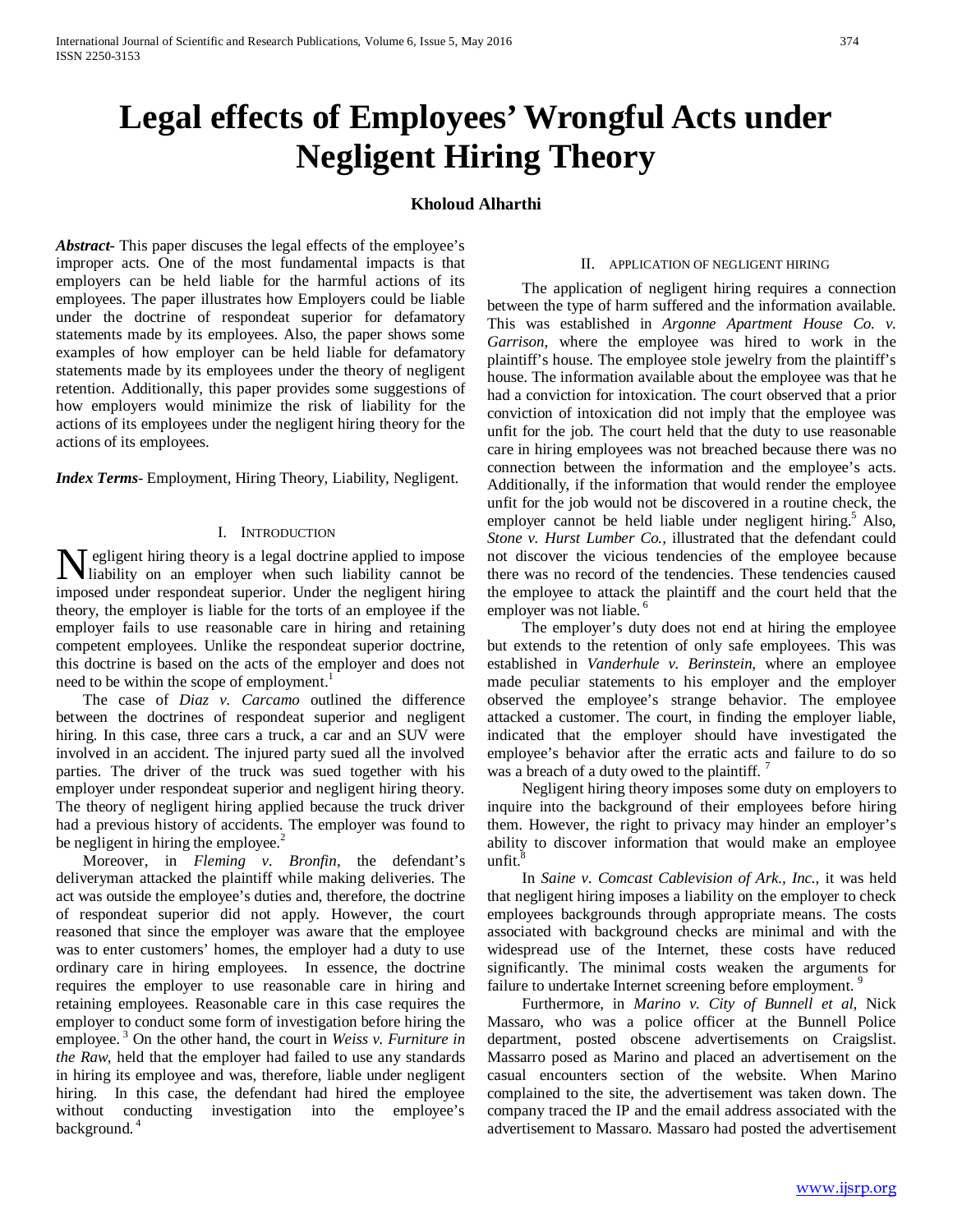using his police issued computer and the department's IP address. Mossaro's posts made the police department liable for defamation, infliction of emotional stress, invasion of privacy and negligent hiring. $10$ 

# III. SUBSTANTIATION OF EMPLOYER'S LIABILITY

 Employers receive some immunity from liability in negligently hiring persons with certificates of employability. The legislation that provides for certificates of employability is aimed at assisting individuals with felony convictions to gain employment. The law protects the employer from liability related to employing individuals with these certificates. The certificate protects the employer from liability in negligent hiring claims for negligent acts committed by a certificate holder if the employer knew of the certificate at the time the act occurred. The certificate also reduces employer liability in negligent retention of individuals with the certificate provided the employer did not know that the individual demonstrated dangerous behavior or had been convicted of a felony after being hired. Recently, the use of criminal background information in hiring employees has decreased, which required the adoption of this law. The certificate of employability is applicable in several states including Ohio, Colorado, Florida, Illinois, Massachusetts, New York, North Carolina, and Tennessee.<sup>11</sup>

 While this law does not mandate employers to hire individuals with these certificates, it provides then with an incentive to hire these individuals by providing them protection from liability in negligent hiring and retention. If the employer is sued for negligent hiring, the employer can produce the employee's certificate of employability to prove the exercise of due care in hiring and retaining the employee if the employer was aware of the certificate at the time the negligent act occurred. However, the certificate does not accord the employer absolute immunity from liability. An employer can still be liable in negligent retention if the individual was convicted of a felony or demonstrated danger after being hired and was retained as an employee. Therefore, the employer should adopt appropriate policies and training to benefit from the protection of the law.<sup>12</sup>

 Additionally, employers, especially public employers, are protected by qualified immunity from claims of negligent hiring. This was demonstrated in *Robinson v. Kenton County Detention Center*. The facts in this case were that Kenton hired Michael Stokes as a deputy jailer at their facility. Stokes later sexually assaulted two inmates at the facility. Stokes was placed under leave pending investigations and was subsequently dismissed after he was charged with the crimes. The two inmates who were molested by Stokes brought an action against the jailer and the assistant jailer of the facility for negligent hiring, retention and supervision of Stokes. The case was dismissed by the trial court because the employer was immune from liability.  $13$ 

 On appeal, the court stated that the employer enjoys sovereign immunity, which implies that they cannot be sued without their consent. The court, however, noted that this immunity does not extend to public officials. Public officials instead enjoy official immunity. Official immunity only applies if the acts of these officials involved discretionary functions that were made in good faith and within the scope of their power. The court further noted that ministerial acts, acts that require absolute duty or involve the execution of tasks that arise out of designated facts, do not attract official immunity.<sup>14</sup>

 The appellants claimed that the act by the facility officials was ministerial and, therefore, official immunity does not apply. The court in its decision observed that the officials acted in good faith. The court pointed out that in order to establish bad faith the inmates were required to show that the officials knew or should have known that Stokes would violate the inmates, acted with corrupt motives, or that their actions were intended to harm the inmates. The court concluded that the actions of the officials were protected by qualified immunity.<sup>15</sup>

 Because of the connection between foreseeability and reasonable investigation in negligent hiring, there is the justification that failure to conduct online screening can expose the employer to negligent hiring. In *Howard v. Hertz Corp.*, Howard filed a claim against Hertz after being ridiculed by one of its employees on social media. The claim asserted that the employer was negligent in hiring the employee who made the insulting postings. Howard claimed that the employer had a duty to ensure that its employees acted appropriately especially with regard to their employment. This duty was breached when one of its employees posted ridiculing comments about a customer on social media. Although Hertz contended that it was not foreseeable that the employee would engage in the behavior, Howard provided evidence that the employee had previously posted information about the employers customers. Because Hertz failed to take any measures to rectify the situation or deter the employee from engaging in similar activities it acted negligently.<sup>16</sup>

## IV. EXAMPLES INVOLVING EMPLOYER LIABILITY

 In *Lazzeto v. Kulmatycki,* the court held that the plaintiff's previous employer had violated the plaintiff's privacy when her previous supervisor read her personal email which were contained in a smartphone the plaintiff had used and returned to the company after the end of her employment. The plaintiff had returned the company issued phone but did not have it wiped. The phone ended up with the supervisor who without the knowledge of the plaintiff accessed her 4,800 emails directed to her personal Gmail account. Additionally the supervisor disclosed some of the contents of these emails to other individuals.<sup>17</sup>

 The plaintiff's former employer admitted that the supervisor was acting within the scope of employment and was furthering the employer's interest when he accessed the emails. The court noted that the plaintiff had an action for intrusion of privacy. An intrusion of privacy claim requires that the plaintiff prove that the defendant intentionally intruded into private space and the intrusion was highly offensive. In the current case, the court observed that the supervisor's action of reading the plaintiffs numerous personal mails was highly offensive. The court granted the plaintiffs action for breach of the Stored Communications Act. The Act prohibits the access of personal emails and other personal Internet information by an unauthorized person.<sup>18</sup>

 In *Fruit v. Schreiner,* Fruit was required to attend a sales convention which was organized by his employer. The convention included business as well as social events. He was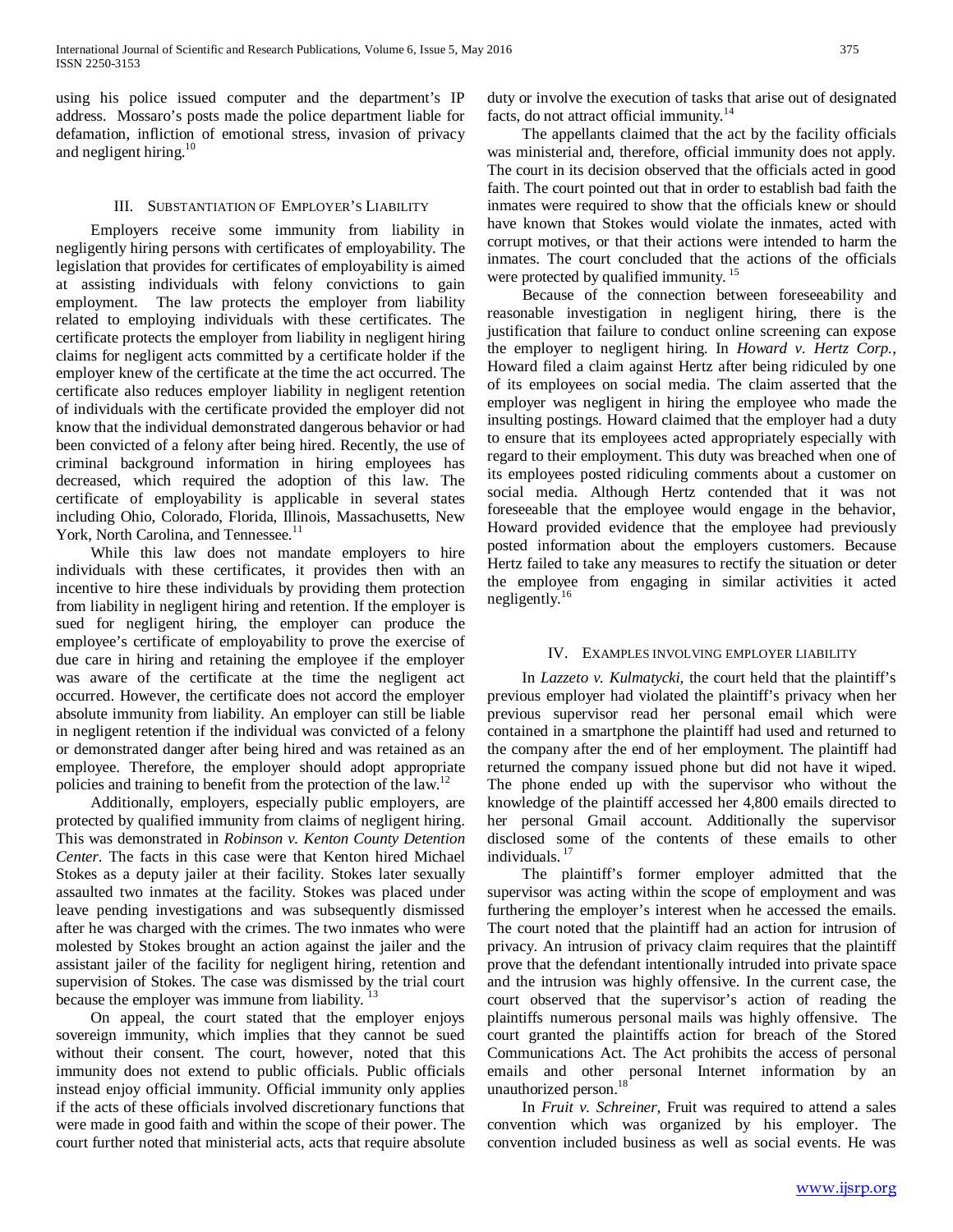required to interact with other individuals in order to learn new techniques. The second evening during the convention, he drove to the bar in order to network with some of his friends. He did not find his friends and drove back. During the journey, his car skidded and hit another car. The plaintiff who was standing in front of the car hit by Fruit had his legs crushed because of the accident. The question in this case was whether Fruit's employer was liable under the doctrine of respondeat superior for the injuries caused by its employee. The issue was whether at the time of the accident the defendant was acting on behalf of the employer.<sup>19</sup>

 According to the doctrine of respondeat superior, an employer is only liable for the actions of its employee if the employee was acting within the scope of employment and furthering the interests of the employer. The court in finding the employer liable under the doctrine of respondeat superior noted that the employee's actions were within the scope of employment, as he was required by the employer to socialize with other guests.<sup>20</sup>

 Respondeat superior extends liability for employee's actions to the use of the Internet. Foreseeable employee actions involving the use of the Internet, although they may not benefit the employer, can result in liability. The employer's knowledge of such conduct may not be necessary to impose liability. In *Jane Doe v. XYC Corporation* the court found that an employer has a duty to investigate and prevent an employee from accessing child pornography websites. The employer's failure to prevent the conduct from continuing exposes them to liability. XYZ Corporation had received complaints that an employee was using his workplace computer to access pornographic websites. An investigation confirmed these allegations, but the company took no action against the employee. The employee further took and posted three pornographic images of a child to a child pornographic site. The employee was arrested on charges of child pornography. He admitted to storing the images and downloading numerous pornographic images into his work computer. The court observed that the corporation could be liable if it is established that it had the ability to monitor the employees use of the Internet and if it had the right to monitor the activities. The employer could also be liable if it knew or should have known of the employee's activities, had a duty to prevent the employee from engaging in the activity and its failure to take action caused harm to the child. The court, therefore, held that all the elements were present and the employer was liable for any proximate harm caused by its failure to prevent the employee from using the work computer to transmit pornographic  $images.<sup>21</sup>$ 

#### V. RECOMMENDATIONS & CONCLUSION

 It would be very helpful to review company policies with the employees, especially after a breach has occurred to prevent further breach. The positive work relations play a critical role in preventing employer liability and employers should foster good relations to facilitate effective communications in the workplace. In reducing vicarious liability and workplace harassment, employers should implement comprehensive policies to address these issues. The employer should consult with employees in developing measures that prohibit employee harmful actions. In particular, the employer should create policies that prohibit inappropriate use of the Internet and computers in the workplace. Developing policies to address the use of computers and the Internet in the workplace will reduce the improper use of computers and the Internet in the workplace. The policies will set out the employer's ownership and control of its equipment and therefore the employer's authority to monitoring the use of computers and the Internet by the employees.

 However, there are some circumstances where the employer is immune to such liability. Such cases include where the employer enjoys qualified privilege, where the employer hired an individual with a certificate of employment or where the employer exercised reasonable care in hiring an individual. Qualified privilege makes the employer immune to liability under the doctrine of respondeat superior. A certificate of employability makes an employer immune to liability because of negligent hiring while the exercise of reasonable care makes an employer immune from liability under negligent hiring and retention. In order to prevent liability for the acts of its employees, employers should adopt measures to prevent such liability.

#### **REFERENCES**

- [1] Le N. Mindie, and Brian H. Kleiner, Understanding and preventing negligent hiring, 23 MGMT RES. NEWS 53 (2000).
- [2] Diaz v. Carcamo, 51 Cal.4th 1148 (2011).
- [3] Fleming v. Bronfin, 80 A.2d 915 (D.C. Mun. Ct. App. 901951).
- [4] Weiss v. Furniture in the Raw, 253 N.Y. City Ct. (1969).
- [5] Argonne Apartment House Co. v. Garrison, 42 F.2d 605 D.C.Cir. (1930).
- [6] Stone v. Hurst Lumber Co., 15 Utah 2d 49, 386 P.2d 910 (1963).
- [7] Vanderhule v. Berinstein, 285 App. Div. 290 (1954).
- [8] Usry L. Mark and Gregory C. Mosier, Negligent hiring: Headaches for the small businessperson, 29 J. OF SMALL BUS. MGMT. 72 (1991).
- [9] Saine v. Comcast Cablevision of Ark. Inc., 354 ARK. 492 (2003).
- [10] Marino v. Ortiz, 484 U.S. 301 (1988).
- [11] Thomas Ahearn, Michigan Law Protects Employers Hiring Ex-Offenders with Certificate of Employability Employment Screening Resources (2015), available at http://www.esrcheck.com/wordpress/2015/01/21/michigan-lawprotects-employers-hiring-ex-offenders-with-certificate-of-employability/
- [12] Amber Isom-Thompson, What is a Certificate of Employability and why is this Applicant Handing Me One? Hr professional's magazine (2015), available at http://hrprofessionalsmagazine.com/whats-a-certificate-ofemployability-and-why-is-this-applicant-handing-me-one/
- [13] Robinson v. Kenton County Detention Center, WL 560699 Ky. App., (2013).
- [14] Id.
- [15] Haerle M. Cindy, Employer Liability for the Criminal Acts of Employees under Negligent Hiring Theory: Ponticas v. KMS Investments, 1303 (1983).
- [16] Howard v. Hertz Corp., 13-00645 D. Hawaii, (2014).
- [17] Lazzeto v Kulmatycki WL 2455937( 2013).
- [18] Id.
- [19] Fruit v. Schreiner, 502 P.2d 133 (1972).
- [20] Davis M. Erin, Doctrine of Respondeat Superior: An Application to Employers' Liability for the Computer or Internet Crimes Committed by Their Employees, 12 ALB. L. J. SCI. & TECH. 680-691 (2002).
- [21] Jane Doe v. XYC Corporation, 382 NJ.Super. 122 (2005).

#### AUTHORS

**First Author** – Kholoud Alharthi